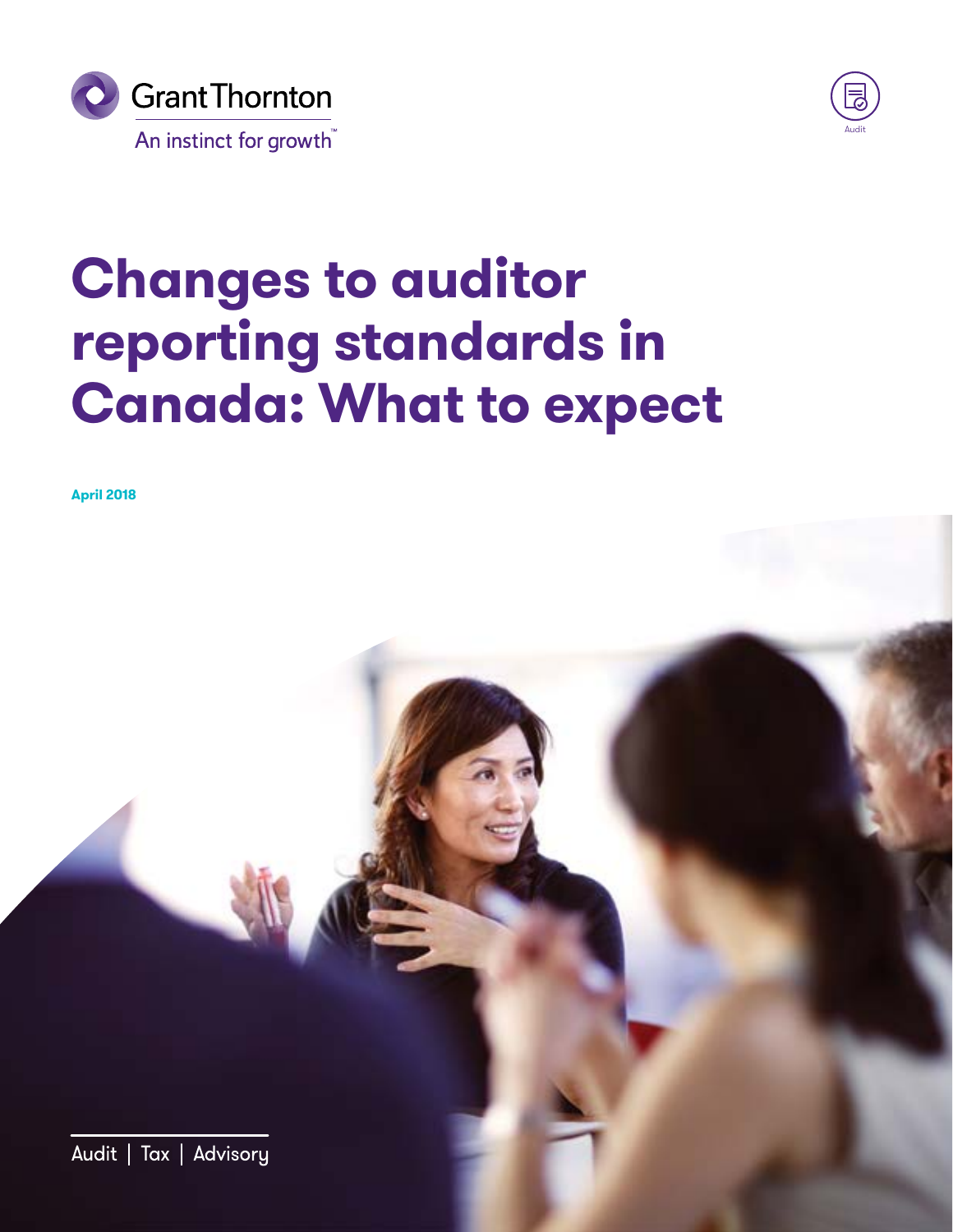## **Contents**

| <b>Section</b>                                                        | <b>Page</b> |
|-----------------------------------------------------------------------|-------------|
| Overview                                                              | 03          |
| Enhanced auditor's report                                             | 04          |
| How will this impact management<br>and those charged with governance? | 05          |
| Appendix $A$ – example of the new auditor's report                    | 06          |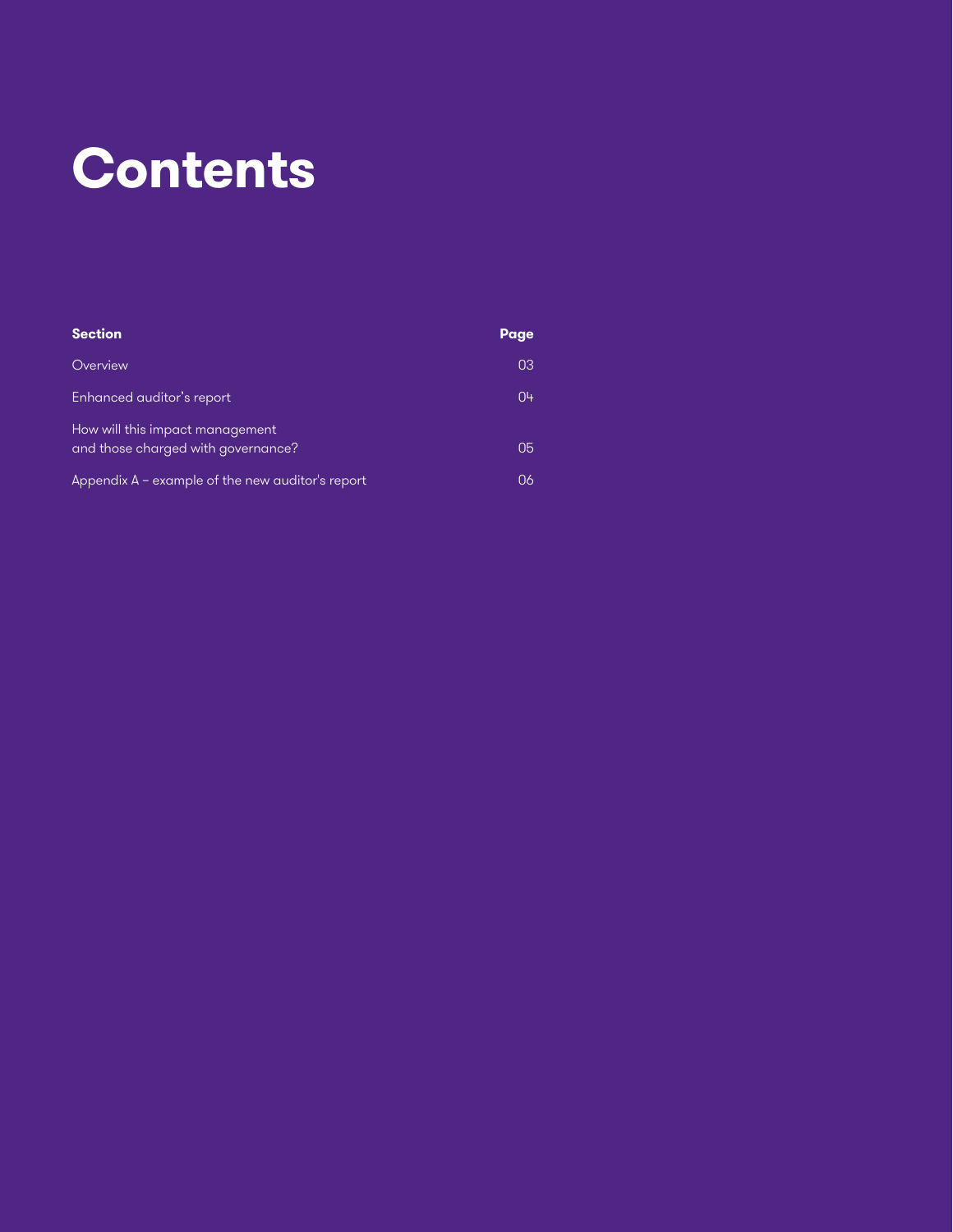### **Overview**

The new and revised auditor reporting standards as published in the *CPA Canada Handbook – Assurance* become effective for audits of historical financial statements for periods ending on or after December 15, 2018, with earlier adoption permitted.

The Canadian Auditing Standards (CASs) are adopted from International Standards on Auditing (ISAs) with only limited amendments. The ISAs on which the new and revised Canadian auditor reporting standards are based became effective in December 2016 and were the most significant changes to auditor reporting under ISAs in decades. The changes to the CASs will result in a more meaningful auditor's report that your Grant Thornton audit team will issue starting in 2019.

#### **Why now?**

The auditor's report is the key deliverable upon the completion of an audit. The current auditor's report is basically a pass/fail approach and stakeholders, as well as other financial statement users, have long been asking for transparency on how the audit team draws their conclusions for the audit opinion. The new and revised auditor reporting standards will provide a more informative auditor's report via the inclusion of relevant information—such as better descriptions of what an audit is and auditor responsibilities—providing more insight to stakeholders.

#### **What is changing?**

The new reporting standards are not changing the scope of the audit. The focus is on increasing transparency around the results of the audit. The audit team has the primary responsibility of implementing the new requirements, but the changes are relevant to stakeholders as well.

There will be a new look to the auditor's report (see Appendix A below for an example of the form of the report). The revised standards require an increased focus on the auditor's role with

respect to entity-specific other information, as well as reporting of going concern matters. There is clarification of the roles of the auditor, management and now those charged with governance (when they are a separate body from management), leading to more robust interactions and communication among stakeholders, auditors and those charged with governance.

In conjunction with the updates to the existing auditor reporting standards, a new standard, CAS 701 *Communicating key audit matters in the independent auditor's report*, has been introduced. It is applicable either when key audit matters (KAMs) are required to be communicated by law or regulation, or if the auditor decides to communicate key audit matters in their report. The standard details the concept of key audit matters, which are matters that are most significant to the users' understanding of the audit. Currently, at an international level in the ISAs, the KAMs are required to be reported for listed entities (e.g., public companies). Canada is currently assessing the rollout of KAMs by other regulators before deciding on an implementation date for listed entities. Grant Thornton will continue to keep our clients up to date on any further Canadian-specific developments.

Finally, there are amendments to a number of other auditing standards so that the wording and requirements are consistent with changes introduced throughout CAS 700 and CAS 701.

Changes to auditor reporting standards in Canada 3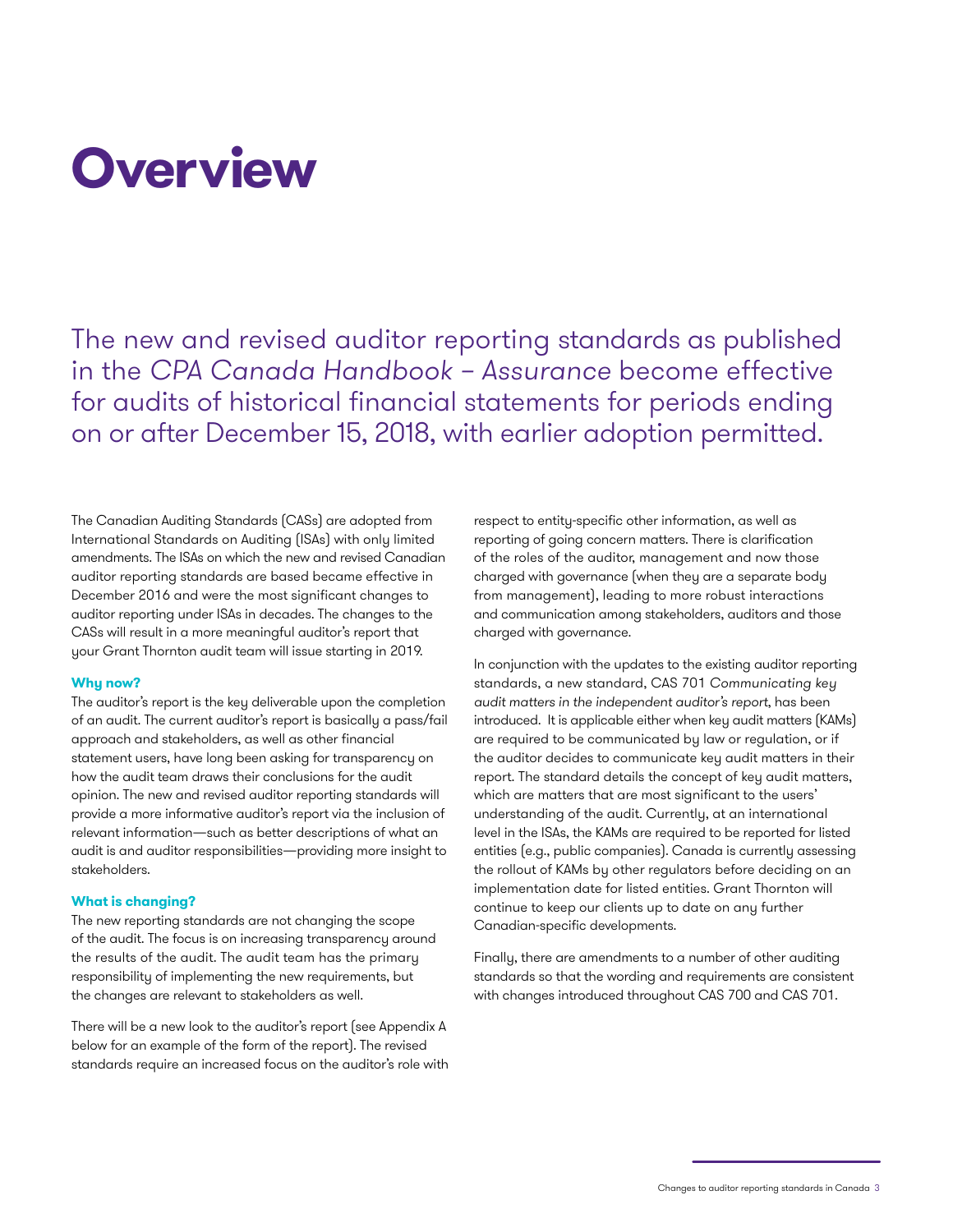# **Enhanced auditor's report**

The most obvious change that stakeholders will notice as a result of the new and revised auditor reporting standards will be the form of the standard auditor's report. Some changes worth noting include:



 The **auditor's opinion** is now at the very beginning of the auditor's report, changing the structure of the auditor's report.

 The **basis of opinion** continues to describe the standards the audit was performed under (Canadian Auditing Standards), but now also includes an explicit statement regarding the auditor's independence according to the relevant ethical requirements in Canada.

### The new auditor's report will include additional information:

A new separate section under the heading<br>**A** reverse section under the heading **"material uncertainty related to going concern",** when a material uncertainty exists related to an entity's ability to continue as a going concern that must be adequately disclosed in the financial statements



 **Key audit matters** will explain which items were of most significance to the audit, and will include a detailed description of the matter and a meaningful summary of how the matter was addressed *[when required by law or regulation or when the auditor decides to communicate]*

 A new inclusion to cover the auditor's work conducted on **other information,** such as an annual report *[when other information has been obtained or is expected to be obtained]*



 An enhanced description of **management's responsibilities** for assessing the entity's ability to continue as a going concern and whether the use of the going concern basis of accounting is appropriate



Identification of **those charged with governance**<br>and their responsibility for the oversight of the and their responsibility for the oversight of the financial reporting process

An enhanced description of the **auditor's**<br>**And interesponsibilities**, including the responsibilities **responsibilities,** including the responsibility to conclude on the appropriateness of management's use of the going concern basis of accounting



 A new description of the auditor's **roles and responsibilities,** including the requirement to provide a statement to those charged with governance confirming that the auditor has complied with relevant ethical requirements regarding independence *[listed entities only]*

**FulliP** 

**A** new disclosure of the name of the engagement partner *[listed entities only]*

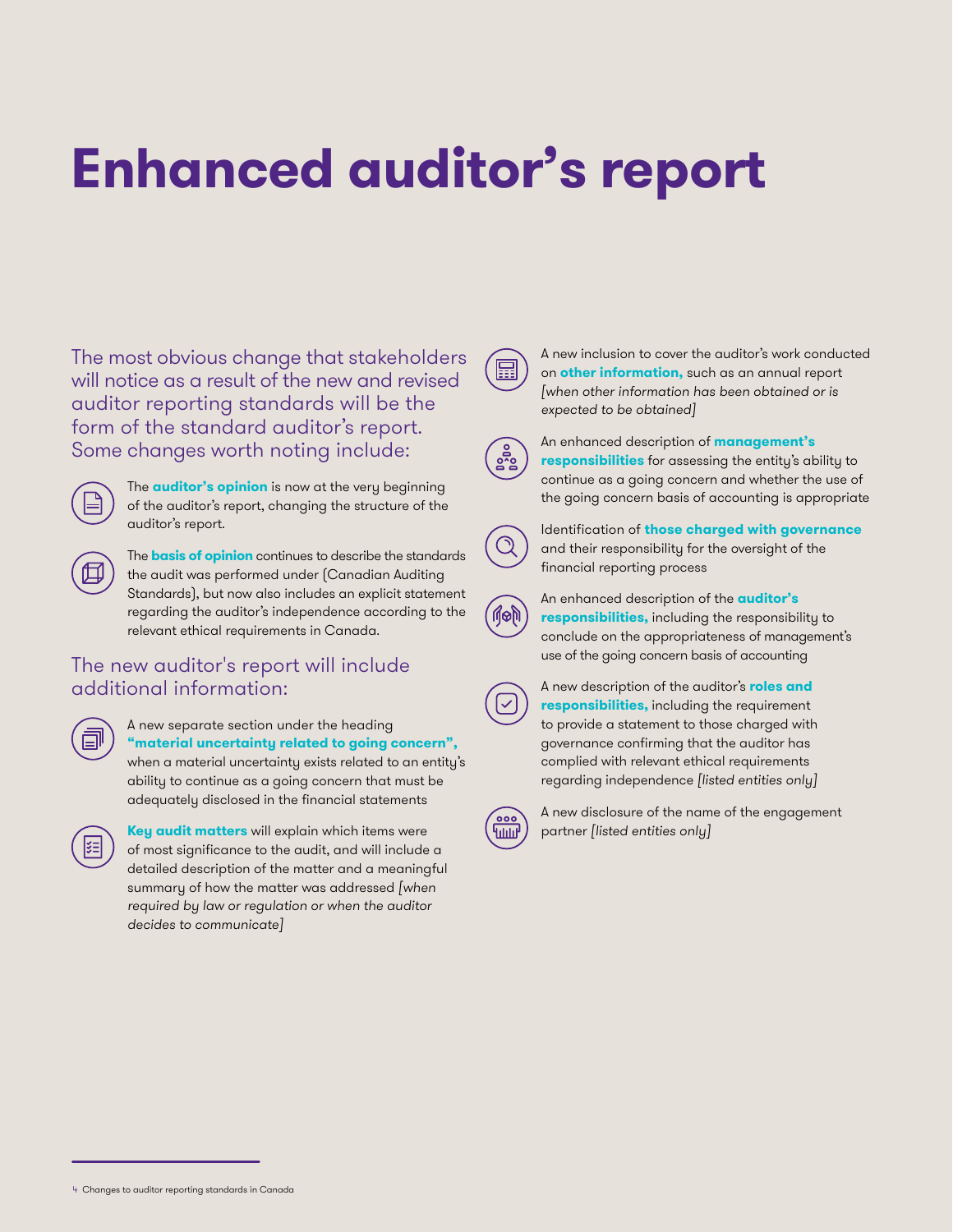### **How will this impact management and those charged with governance?**

As the auditor's report will now include enhanced disclosures around the auditor's responsibilities when there is a going concern issue, management and those charged with governance (including the audit committee)—along with your Grant Thornton auditor—need to have more robust and timely discussions on any matters which may bring into question the appropriateness of the going concern concept as early in the audit process as possible. This will allow the matter to be addressed without holding up the audit process. Management and those charged with governance need to consider if there are new conditions that the auditor may not be aware of that could result in a material uncertainty with respect to the entity's ability to continue as a going concern or a "close call" with respect to this assessment.

With the revised standards, the auditor's report will now communicate material inconsistencies noted from our review of other information. Management, those charged with governance and the audit committee, where applicable, will need to have timely discussions with their Grant Thornton auditor to determine what other information, if any, will need to be considered in scope for the audit. As in the past, the auditor is required to read other information and consider whether it is materially consistent with the audited financial statements. This other information

could be financial or non-financial information (consider management discussion and analysis, annual report, etc.). Due to the nature of other information and when it is obtained (before or after the date of the auditor's report), the wording of the other information paragraph will vary in the auditor's report depending on the circumstances. Timely discussions between the auditor, management and those charged with governance will allow for proper planning and review of such other information to allow for a suitable audit report date.

If key audit matters are included in the auditor's report, either because of a requirement by law or regulation or because the auditor chooses to disclose key audit matters, the audit team will discuss such matters with those charged with governance prior to issuing the report. The appearance of a KAM in the auditor's report does not eliminate management's responsibility to appropriately disclose items in the financial statements. Instead, it highlights the key focus areas of the audit and describes how such matters were dealt with.

In summary, the new auditor reporting standards will result in changes to your auditor's report. Increased variability in the composition and content of the auditor's report should be expected entity to entity, and possibly, year over year. Your Grant Thornton team is committed to navigating this standard as effectively and efficiently as possible. We will work with you to align expectations, proactively inform you of any changes in the nature and scope of the audit and discuss possible auditor's report implications in your specific situation. Should you want more details on this new standard, please reach out to your engagement partner at any time.

Changes to auditor reporting standards in Canada 5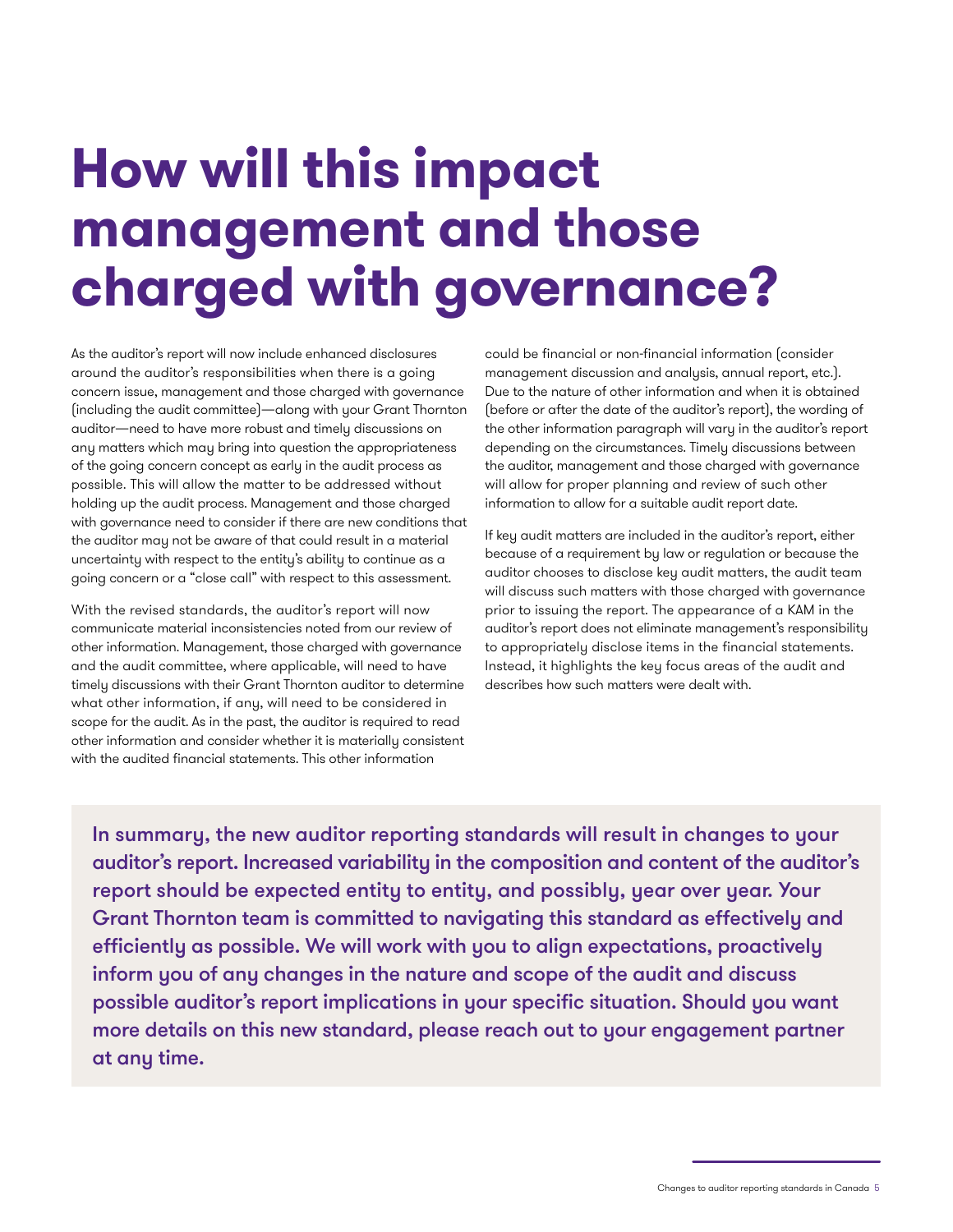## **Appendix A – example of the new auditor's report**

### Independent Auditor's Report

*[Appropriate Addressee]*

#### **Opinion**

We have audited the financial statements of ABC Company ("the Company"), which comprise the balance sheet as at December 31, 20XX, and the statements of income, retained earnings and cash flows for the year then ended, and notes to the financial statements, including a summary of significant accounting policies.

In our opinion, the accompanying financial statements present fairly, in all material respects, the financial position of ABC Company as at December 31, 20XX, and the results of its operations and its cash flows for the year then ended in accordance with the applicable financial reporting framework.[1](#page-6-0)

#### **Basis for Opinion**

We conducted our audit in accordance with Canadian generally accepted auditing standards. Our responsibilities under those standards are further described in the *Auditor's Responsibilities for the Audit of the Financial Statements* section of our report. We are independent of the Company in accordance with the ethical requirements that are relevant to our audit of the financial statements in Canada, and we have fulfilled our other ethical responsibilities in accordance with these requirements. We believe that the audit evidence we have obtained is sufficient and appropriate to provide a basis for our opinion.

#### **Material Uncertainty Related to Going Concern**

#### *[when applicable – i.e., a material uncertainty exists related to the entity's ability to continue as a going concern]<sup>2</sup>*

We draw attention to Note X in the financial statements, which indicates that the Company incurred a net loss of \$X during the year ended December 31, 20XX and, as at that date, the Company's current liabilities exceeded its total assets by \$X. As stated in Note X, these events or conditions, along with other matters as set forth in Note X, indicate that a material uncertainty exists that may cast significant doubt on the Company's ability to continue as a going concern. Our opinion is not modified in respect of this matter.

#### **Other Information**

*[where applicable, such as for MD&A or annual reports][2](#page-6-1)*

Management is responsible for the other information. The other information comprises the *[information included in the X report, but does not include the financial statements and our auditor's report thereon.]*

Our opinion on the financial statements does not cover the other information and we do not express any form of assurance conclusion thereon.

In connection with our audit of the financial statements, our responsibility is to read the other information and, in doing so, consider whether the other information is materially inconsistent with the financial statements or our knowledge obtained in the audit or otherwise appears to be materially misstated. If, based on the work we have performed, we conclude that there is a material misstatement of this other information, we are required to report that fact. We have nothing to report in this regard.

#### **Responsibilities of Management and Those Charged with Governance for the Financial Statements**

Management is responsible for the preparation and fair presentation of these financial statements in accordance with the applicable financial reporting framework, and for such internal control as management determines is necessary to enable the preparation of financial statements that are free from material misstatement, whether due to fraud or error.

In preparing these financial statements, management is responsible for assessing the Company's ability to continue as a going concern, disclosing, as applicable, matters related to a going concern and using the going concern basis of accounting unless management either intends to liquidate the Company or to cease operations, or has no realistic alternative to do so.

Those charged with governance are responsible for overseeing the Company's financial reporting process.

<sup>6</sup> Changes to auditor reporting standards in Canada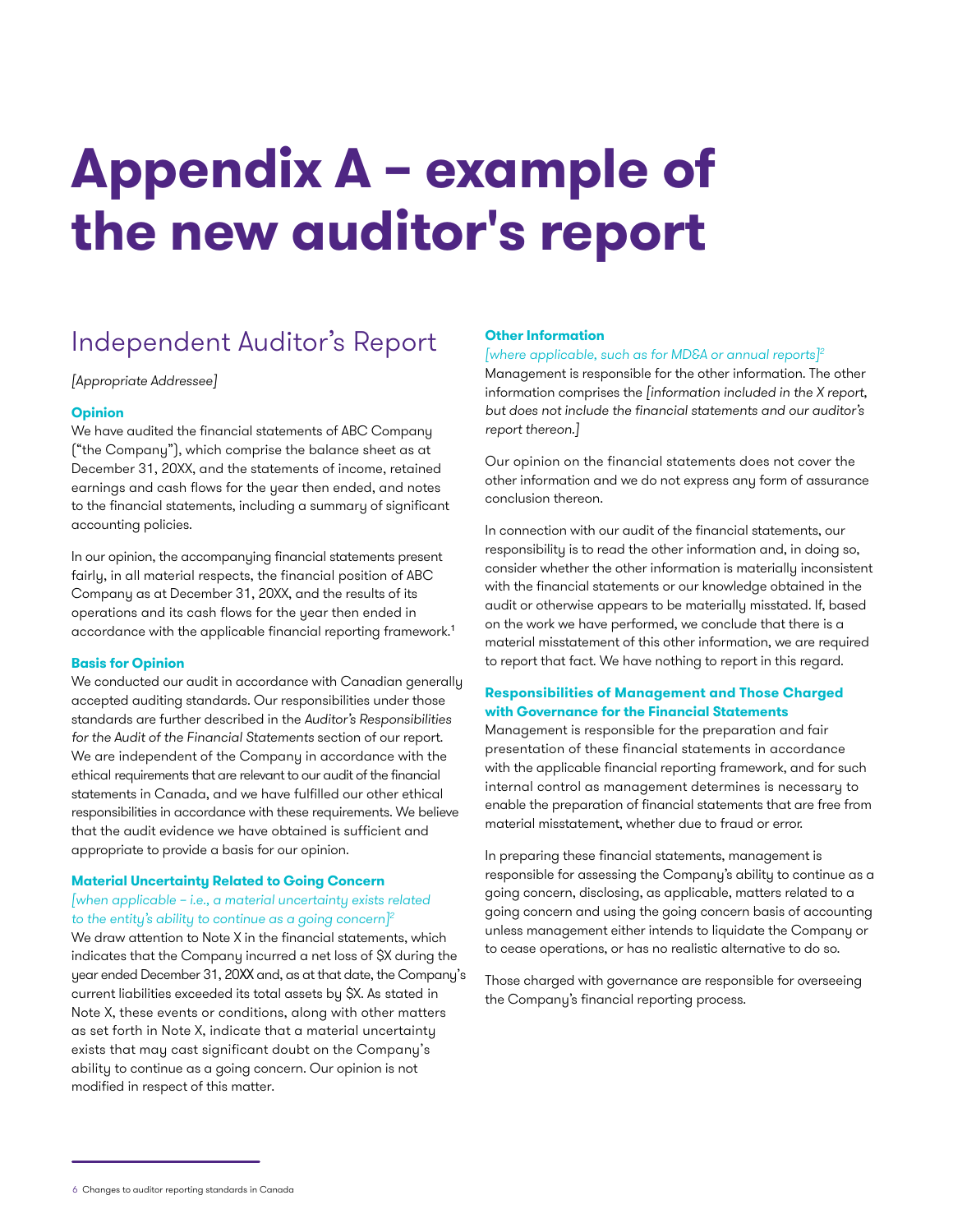#### **Auditor's Responsibilities for the Audit of the Financial Statements**

Our objectives are to obtain reasonable assurance about whether the financial statements as a whole are free from material misstatement, whether due to fraud or error, and to issue an auditor's report that includes our opinion. Reasonable assurance is a high level of assurance, but is not a guarantee that an audit conducted in accordance with Canadian generally accepted auditing standards will always detect a material misstatement when it exists. Misstatements can arise from fraud or error and are considered material if, individually or in the aggregate, they could reasonably be expected to influence the economic decisions of users taken on the basis of these financial statements.

As part of an audit in accordance with Canadian generally accepted auditing standards, we exercise professional judgment and maintain professional skepticism throughout the audit. We also:

- Identify and assess the risks of material misstatement of the financial statements, whether due to fraud or error, design and perform audit procedures responsive to those risks, and obtain audit evidence that is sufficient and appropriate to provide a basis for our opinion. The risk of not detecting a material misstatement resulting from fraud is higher than for one resulting from error, as fraud may involve collusion, forgery, intentional omissions, misrepresentations, or the override of internal control.
- Obtain an understanding of internal control relevant to the audit in order to design audit procedures that are appropriate in the circumstances, but not for the purpose of expressing an opinion on the effectiveness of the Company's internal control.
- Evaluate the appropriateness of accounting policies used and the reasonableness of accounting estimates and related disclosures made by management.
- Conclude on the appropriateness of management's use of the going concern basis of accounting and, based on the audit evidence obtained, whether a material uncertainty exists related to events or conditions that may cast significant doubt on the Company's ability to continue as a going concern. If we conclude that a material uncertainty exists,

we are required to draw attention in our auditor's report to the related disclosures in the financial statements or, if such disclosures are inadequate, to modify our opinion. Our conclusions are based on the audit evidence obtained up to the date of our auditor's report. However, future events or conditions may cause the Company to cease to continue as a going concern.

• Evaluate the overall presentation, structure and content of the financial statements, including the disclosures, and whether the financial statements represent the underlying transactions and events in a manner that achieves fair presentation.

We communicate with those charged with governance regarding, among other matters, the planned scope and timing of the audit and significant audit findings, including any significant deficiencies in internal control that we identify during our audit.

*[listed entities only]* We also provide those charged with governance with a statement that we have complied with relevant ethical requirements regarding independence, and to communicate with them all relationships and other matters that may reasonably be thought to bear on our independence, and where applicable, related safeguards.

*[listed entities only]* The engagement partner on the audit resulting in this independent auditor's report is [name].

#### [Auditor's signature] [Date of the auditor's report] [Auditor's address]

*Note: The key audit matters paragraph would be included where (i) required by law or regulation, or (ii) as decided by the auditor, and would be located between the going concern and other information paragraphs in the example above. The wording for the key audit matters paragraph is very entity-specific and will vary from client to client.*

<span id="page-6-0"></span><sup>1</sup> Examples of applicable financial reporting frameworks could include International Financial Reporting Standards (IFRS) or Accounting Standards for Private Enterprises (ASPE). Titles of the specific statements will vary by accounting framework.

<span id="page-6-1"></span><sup>2</sup> Content in the going concern paragraph and other information paragraph will differ based on the company specific situation.